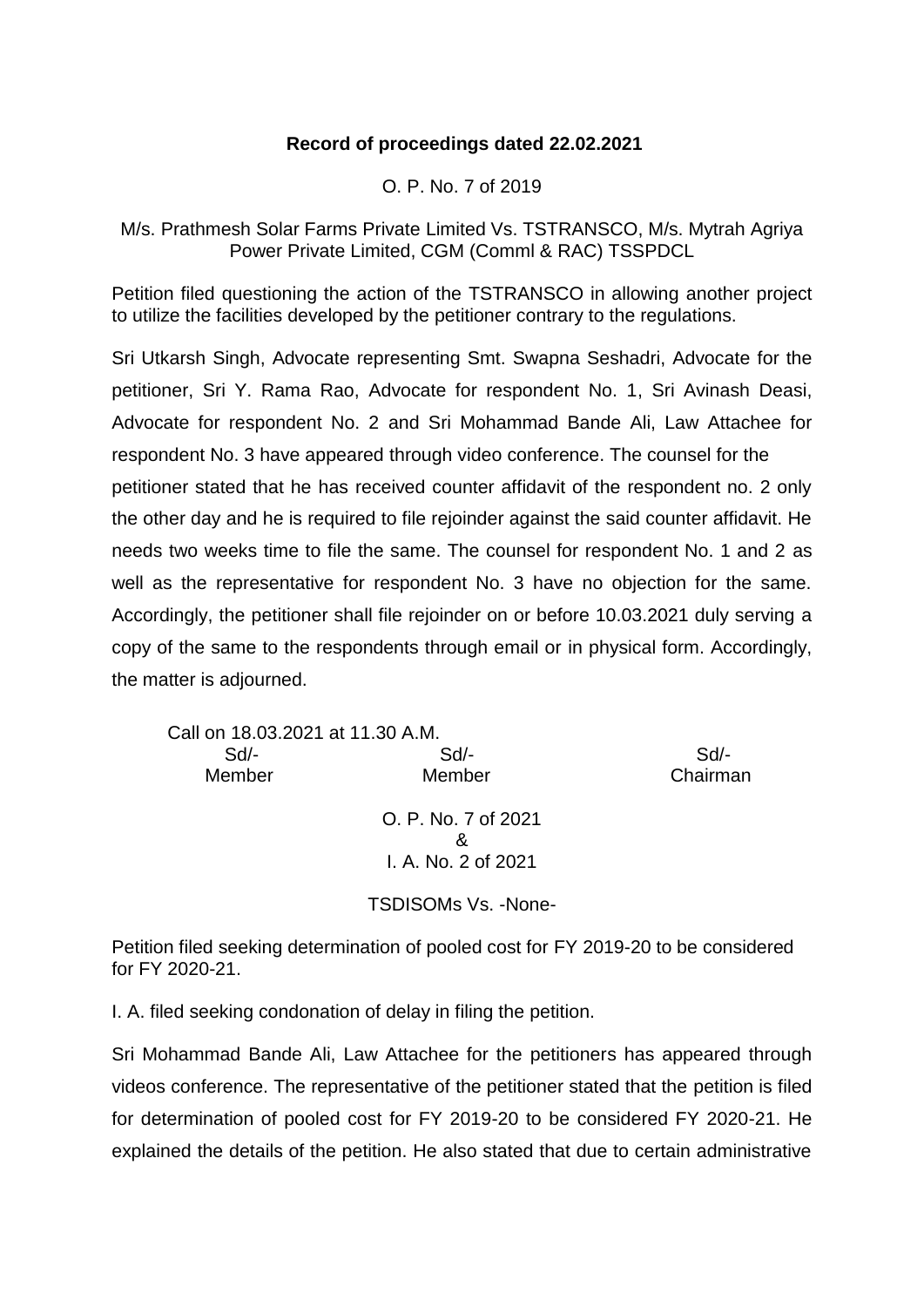reasons, the petition has not been filed within time. The Commission may consider and pass appropriate orders in the matter.

The Commission sought to know as to whether the DISCOMs have replied for seeking additional information including auxiliary consumption. The representative of the petitioners submitted that the Commission may consider the information as submitted earlier. In view of the submissions made by the representative of the petitioners, the matter is reserved for orders.

| $Sd$ - | $Sd$ -                     | $Sd$ -   |
|--------|----------------------------|----------|
| Member | Member                     | Chairman |
|        | I. A. No. 13 of 2019<br>ın |          |

O. P. No. 4 of 2013

M/s. VBC Ferro Alloys Limited Vs. TSSPDCL & SE (O) Sangareddy TSSPDCL

Application filed seeking revisiting the conditions stipulated in the retail supply tariff order for FY 2013-14 for category of HT-I (b) consumers.

Sri Sreedhar, Advocate representing Sri Challa Gunaranjan, Advocate for the applicant and Sri Mohammad Bande Ali, Law Attachee for respondents have appeared through video conference. The counsel for the applicant stated that he has received counter affidavit in the matter and he is required to file rejoinder against the said counter affidavit. He needs two weeks time to file the same. The representative for respondents has no objection for the same. Accordingly, the applicant shall file rejoinder on or before 08.03.2021 duly serving a copy of the same to the respondents through email or in physical form. Accordingly, the matter is adjourned.

| Call on 15.03.2021 at 11.30 A.M. |                      |          |
|----------------------------------|----------------------|----------|
| Sd                               | $Sd$ -               | $Sd$ -   |
| Member                           | Member               | Chairman |
|                                  | I. A. No. 14 of 2019 |          |
|                                  | ın                   |          |
|                                  | O. P. No. 4 of 2012  |          |

M/s. VBC Ferro Alloys Limited Vs. TSSPDCL & SE (O) Sangareddy TSSPDCL

Application filed seeking revisiting the conditions stipulated in the retail supply tariff order for FY 2012-13 for category of HT-I (b) consumers.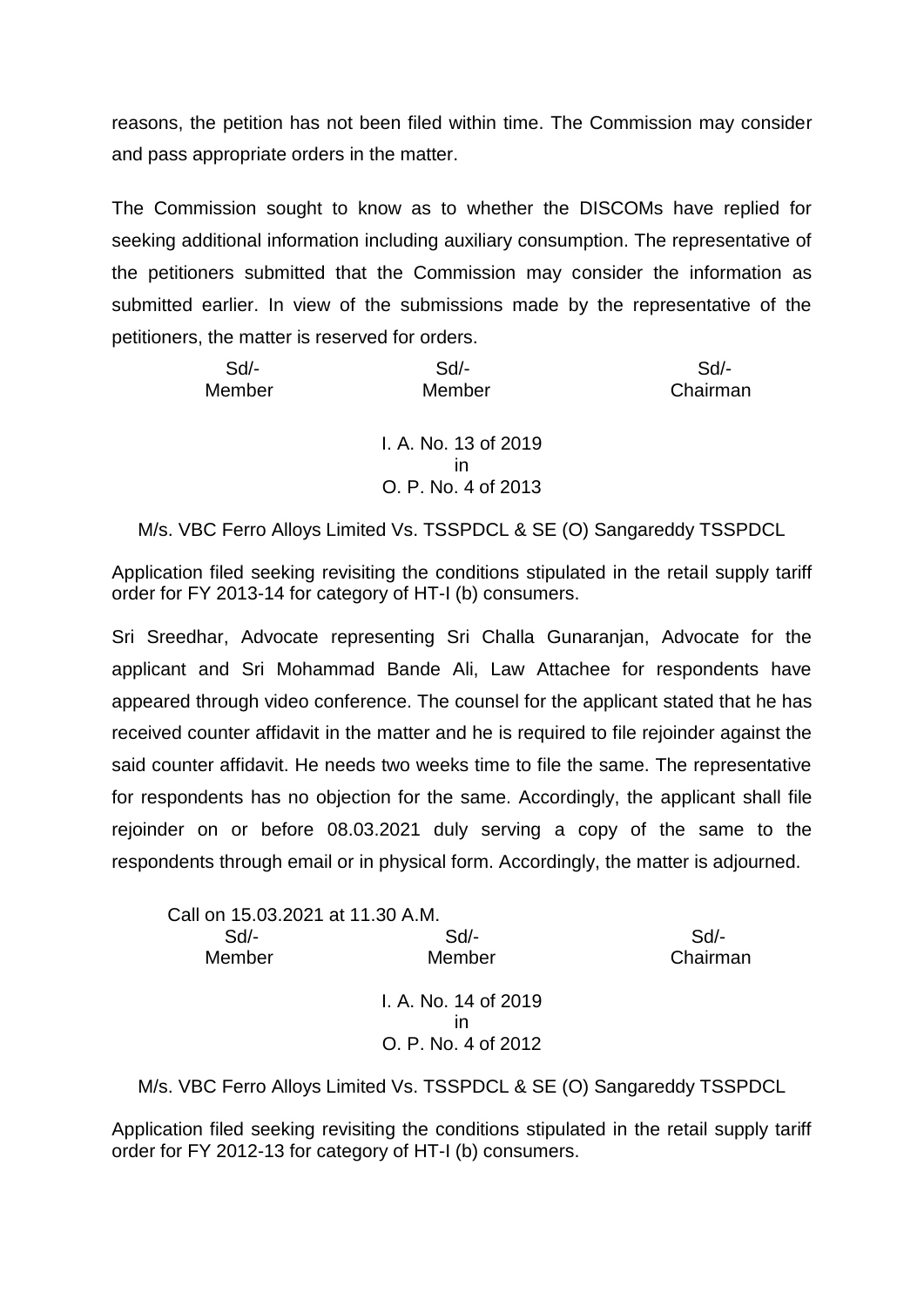Sri Sreedhar, Advocate representing Sri Challa Gunaranjan, Advocate for the applicant and Sri Mohammad Bande Ali, Law Attachee for respondents have appeared through video conference. The counsel for the applicant stated that he has received counter affidavit in the matter and he is required to file rejoinder against the said counter affidavit. He needs two weeks time to file the same. The representative for respondents has no objection for the same. Accordingly, the applicant shall file rejoinder on or before 08.03.2021 duly serving a copy of the same to the respondents through email or in physical form. Accordingly, the matter is adjourned.

| Call on 15.03.2021 at 11.30 A.M. |                           |          |
|----------------------------------|---------------------------|----------|
| Sd                               | $Sd$ -                    | $Sd$ -   |
| Member                           | Member                    | Chairman |
|                                  | I. A. (SR) No. 28 of 2019 |          |
|                                  | ın                        |          |
|                                  | O. P. No. 21 of 2017      |          |

M/s. VBC Ferro Alloys Limited Vs. TSSPDCL & SE (O) Sangareddy TSSPDCL

Application filed seeking revisiting the conditions stipulated in the retail supply tariff order for FY 2018-19 for category of HT-I (b) consumers.

Sri Sreedhar, Advocate representing Sri Challa Gunaranjan, Advocate for the applicant and Sri Mohammad Bande Ali, Law Attachee for respondents have appeared through video conference. The counsel for the applicant stated that he has received counter affidavit in the matter and he is required to file rejoinder against the said counter affidavit. He needs two weeks time to file the same. The representative for respondents has no objection for the same. Accordingly, the applicant shall file rejoinder on or before 08.03.2021 duly serving a copy of the same to the respondents through email or in physical form. Accordingly, the matter is adjourned.

| Call on 15.03.2021 at 11.30 A.M. |                                                 |          |
|----------------------------------|-------------------------------------------------|----------|
| Sd                               | Sd                                              | Sd       |
| Member                           | Member                                          | Chairman |
|                                  | R. P. (SR) No. 4 of 2019<br>O. P. No. 8 of 2017 |          |

M/s. Shree Cement Limited Vs. TSSPDCL & Vadanta Limited (Previously known as Sesa Sterlite Limited)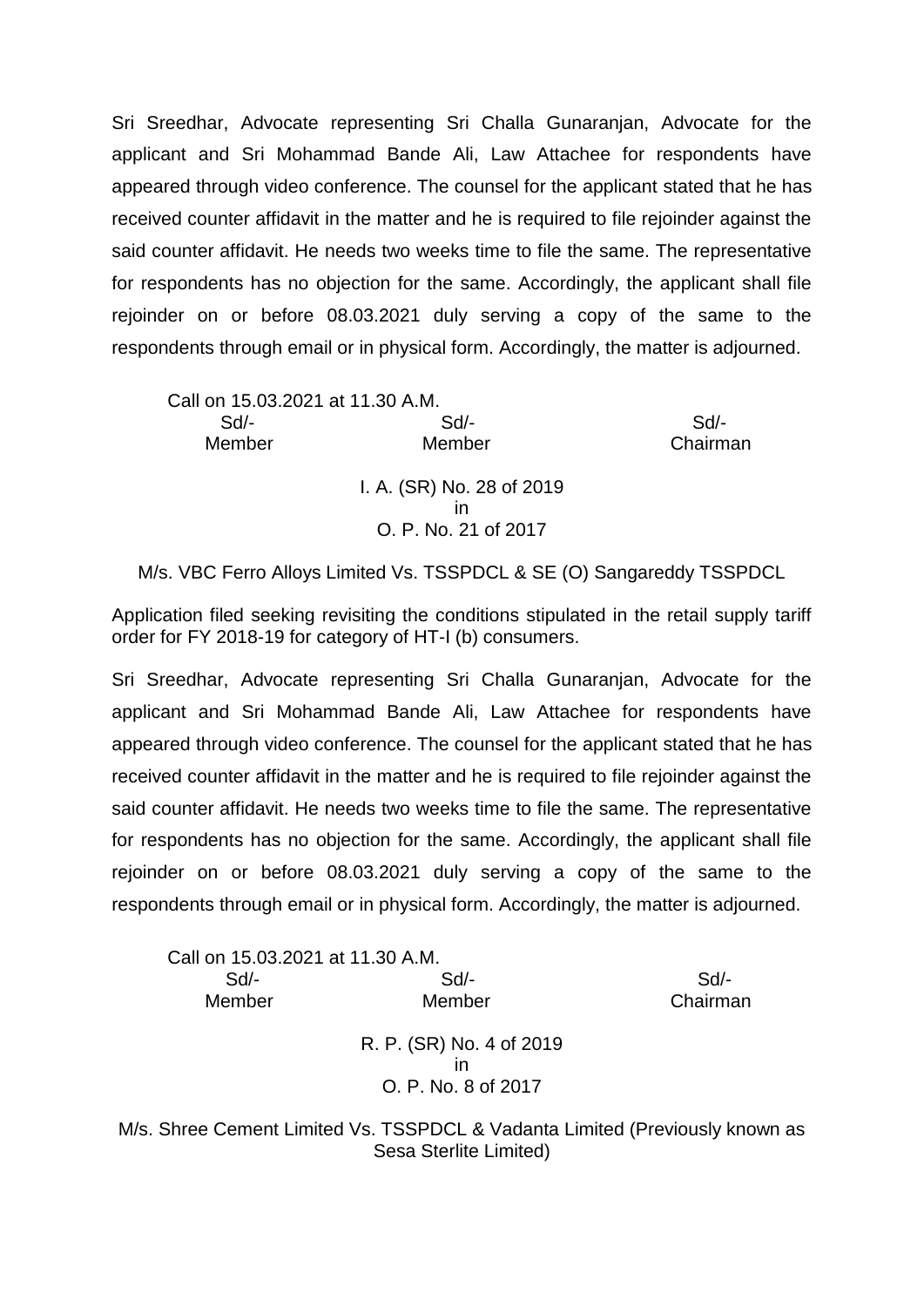Review petition filed seeking review of the order dated 01.11.2018 passed in O. P. No. 8 of 2017 filed by the petitioner.

Sri P. Vikram, Advocate for the review petitioner, Sri D. N. Sarma, OSD (Legal & Finance) for respondent No. 1, Sri Hemant Singh, Advocate for respondent No. 2 have appeared through video conference. The counsel for petitioner stated that the short issue in the review petition is with regard to interpretation of the purchase order and the payment effected by the respondents pursuant to reasoning given by the Commission. The reasoning given by the Commission needs to be reviewed in view of the ambiguity between the purchase order and the PPA entered by the parties. The representative of respondent No. 1 stated that the order of the Commission is clear and emphatic in so far as this review petition in concerned, therefore, the same need not be reviewed. The representative of the respondent No. 1 stated that the main prayer in the review petition is against the  $2^{nd}$  respondent and as such the 1<sup>st</sup> respondent is not required to answer the review petition. The counsel for respondent No. 2 stated that in view of the submissions of the counsel for the petitioner, he needs time to file the counter affidavit to the review petition and as such, the matter may be adjourned by two weeks. Accepting the request of the counsel for the respondent No. 2, he is allowed to file counter affidavit on or before 08.03.2021 duly serving a copy of the same to the review petitioner as also the other respondent No.1 through email or in physical form. Accordingly, the matter is adjourned and it is made clear that there will be no further adjournment of the matter, as it will be heard finally.

| Call on 08.03.2021 at 11.30 A.M. |                           |          |
|----------------------------------|---------------------------|----------|
| Sd                               | Sd                        | Sd       |
| Member                           | Member                    | Chairman |
|                                  | R. P. (SR) No. 22 of 2019 |          |
|                                  | ጼ                         |          |
|                                  | I. A. No. 5 of 2020       |          |
|                                  | ın                        |          |
|                                  | O. P. No. 8 of 2017       |          |
|                                  |                           |          |

## TSSPDCL Vs. M/s. Shree Cement Limited

Review petition filed seeking review of the order dated 01.11.2018 passed in O. P. No. 8 of 2017 filed by M/s. Shree Cement Limited.

Application filed seeking condonation of delay in filing the review petition.